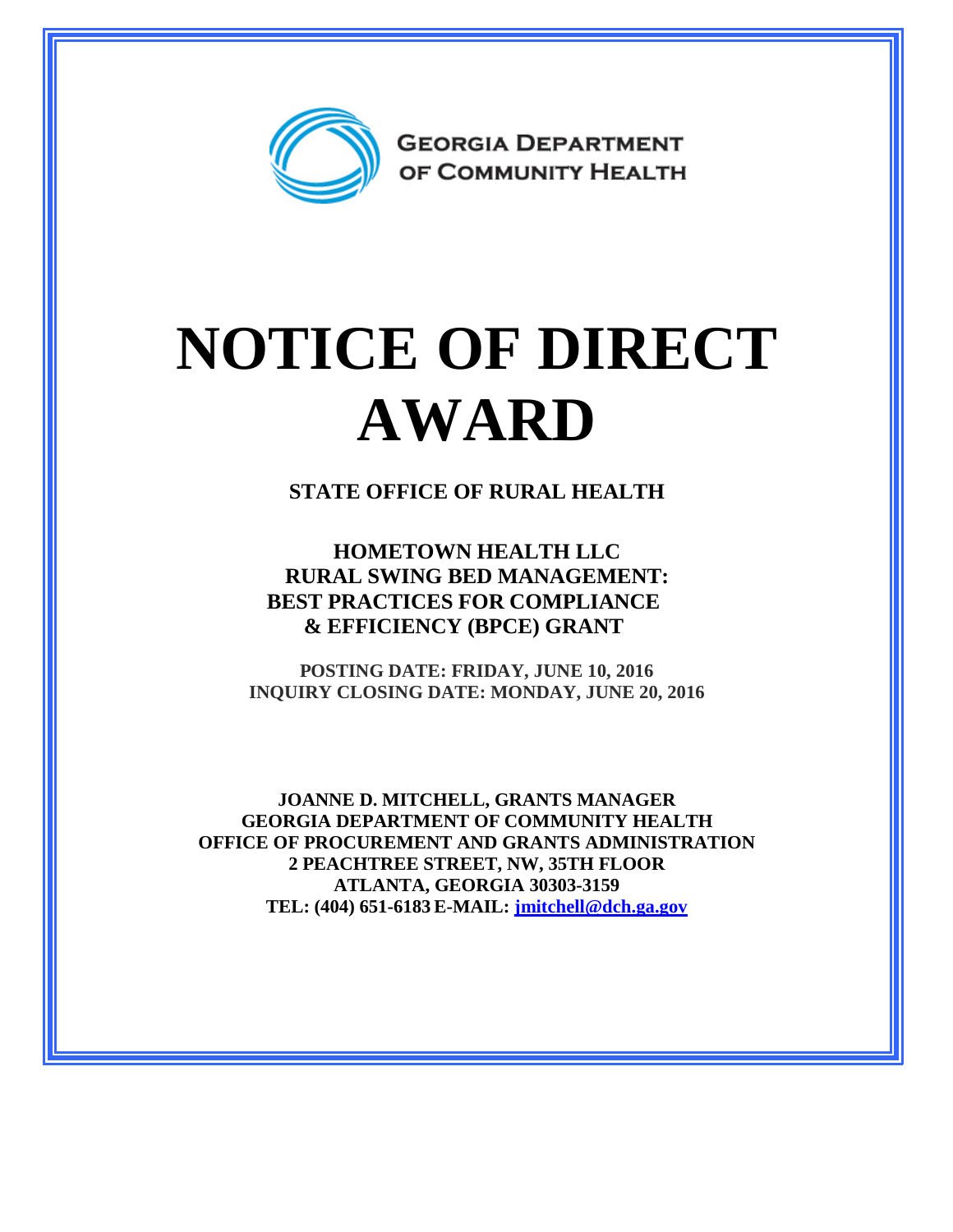| <u>DIRECT AWARD JUSTIFICATION</u><br><b>HOMETOWN HEALTH LLC</b> |                                                                                                                                                                                                                                                                                                                                                                                                                                                                                                                                                                                                                                      |  |
|-----------------------------------------------------------------|--------------------------------------------------------------------------------------------------------------------------------------------------------------------------------------------------------------------------------------------------------------------------------------------------------------------------------------------------------------------------------------------------------------------------------------------------------------------------------------------------------------------------------------------------------------------------------------------------------------------------------------|--|
| <b>RURAL SWING BED MANAGEMENT:</b>                              |                                                                                                                                                                                                                                                                                                                                                                                                                                                                                                                                                                                                                                      |  |
| <b>AGENCY</b><br><b>BACKGROUND</b>                              | BEST PRACTICES FOR COMPLIANCE & EFFICIENCY GRANT<br>The Georgia Department of Community Health (DCH) was created in 1999 by Senate<br>Bill 241 and has the responsibility for insuring over two million people in the State of Georgia,<br>maximizing the State's health care purchasing power, coordinating health planning for State<br>agencies and proposing cost-effective solutions for reducing the number of uninsured. Within<br>DCH, the State Office of Rural Health (SORH) serves Georgians by improving access to health<br>care in rural and underserved areas to improve health status and reduce health disparities. |  |
| <b>PROGRAM</b><br><b>OVERVIEW</b>                               | The Department of Community Health, State Office of Rural Health works to improve access to<br>health care in rural and underserved areas and to reduce health status disparities. SORH provides<br>funding for institutional framework that links small rural communities with State & Federal<br>resources to help develop long-term solutions to rural health problems.                                                                                                                                                                                                                                                           |  |
|                                                                 | The primary objectives include the following:                                                                                                                                                                                                                                                                                                                                                                                                                                                                                                                                                                                        |  |
|                                                                 | Empower communities to strengthen and maintain the best possible health care using<br>existing resources.<br>Provide up-to-date health systems information and technical assistance.<br>Build strong partnerships to meet local and regional needs.<br>Provide incentives to local areas to implement integrated service delivery systems.<br>Be the single point of contact for all regional issues related to heath care.                                                                                                                                                                                                          |  |
|                                                                 | The purpose of the Rural Swing Bed Management Grant is to assist the rural Perspective<br>Payment System (PPS) and Critical Access Hospitals (CAHs) with expert training and guidance<br>for their staff to understand Swing Bed Conditions of Participation (CoP), improve the quality of<br>their swing bed programs, optimize the patient outcome, increase utilization and revenue for<br>their post-acute care services.                                                                                                                                                                                                        |  |
|                                                                 | The State Office of Rural Health, and HomeTown Health LLC have agreed to partner together<br>to comprehensively address the rural swing bed program providing necessary tools for<br>compliance and quality. The ability to utilize swing beds for CAHS not only reduces the<br>Medicare costs per patient bed day in these facilities, but increases revenues and margins that<br>can help support population health, wellness, and other services.                                                                                                                                                                                 |  |